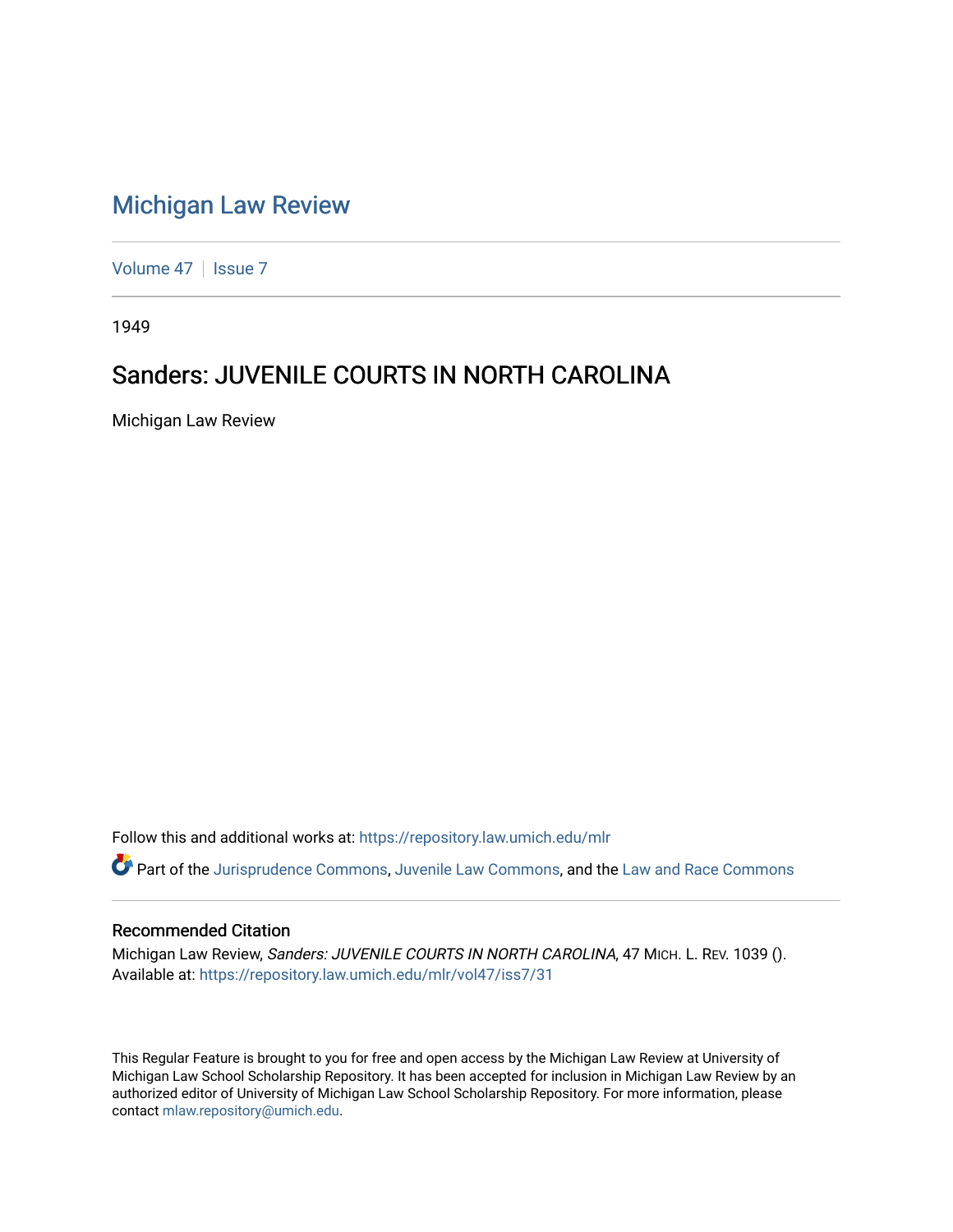JUVENILE CotmTs IN NoRTH CAROLINA. By *Wiley* B. *Sanders.* Chapel Hill: The University of North Carolina Press. 1948. Pp. vii, 210. \$4.00.

Dr. Sanders, a professor of Social Work at the University of North Carolina and author of many studies in the field of juvenile delinquency, covers the legal and statistical aspects of delinquency for the entire state of North Carolina. The book is based on statistics of two consecutive five-year periods, July 1, 1934, to June